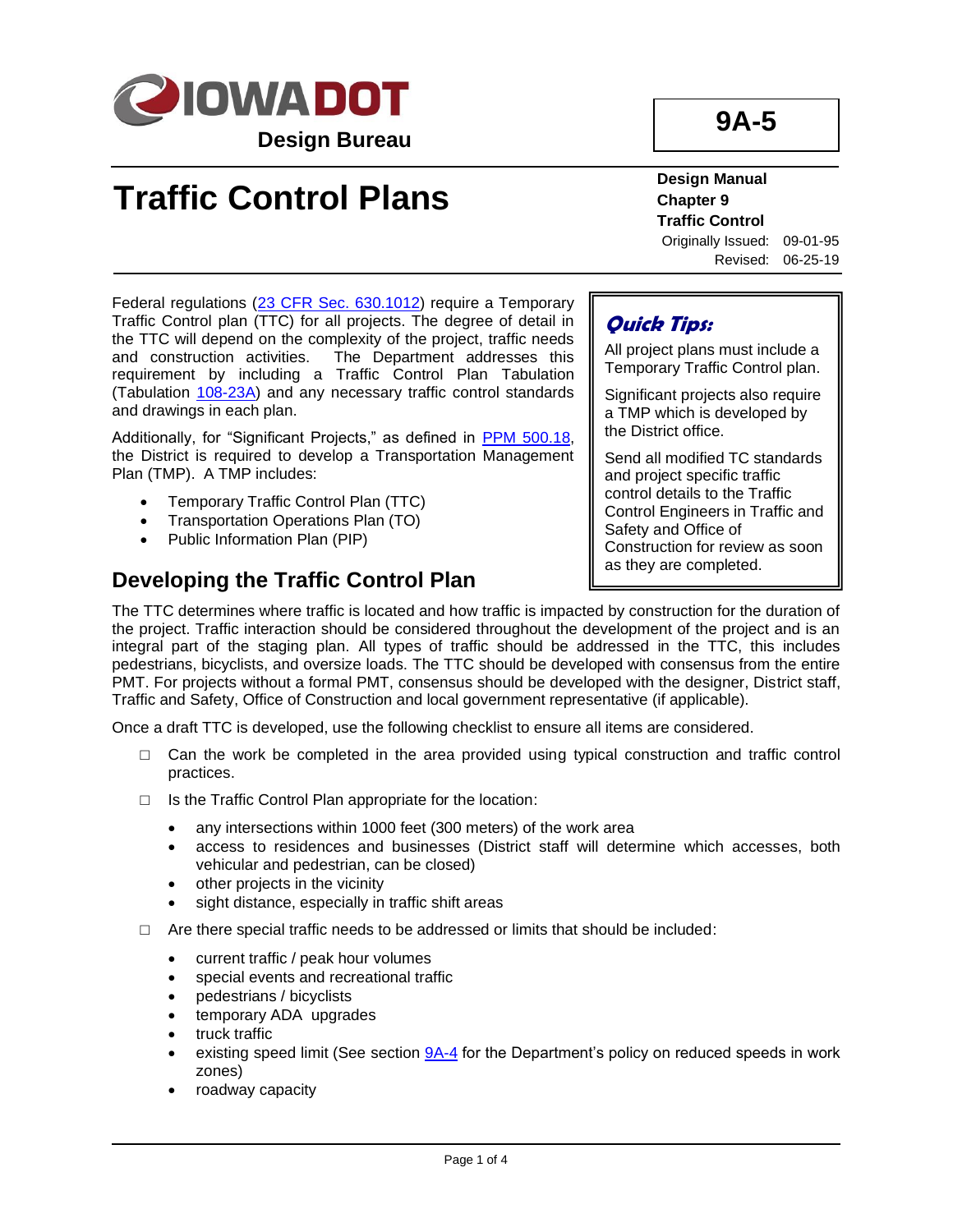- $\Box$  Is the staging appropriate?
	- location of work (on roadway, shoulder, sidewalk)
	- number of lanes required for work activity
	- hours when lane closure is permitted
	- length of work area
	- time of exposure
	- proximity of traffic to unfinished work
	- potential hazards within the construction clearzone (see section [1C-2\)](01c-02.pdf)

#### **Traffic Control Plan Tabulation**

Include Tabulation [108-23A](../tnt/PDFsandWebFiles/IndividualPDFs/0108-23A.PDF) Traffic Control Plan in each set of project plans (see figure 1). The notes should identify where traffic is located and how traffic is impacted by construction for the duration of the project. This tab should be located on sheet J.01.

In addition, there may be items from the TO or PIP that the contractor and Resident Construction Engineer need to be aware of. These could include the need to change signal timings with various staging changes or a requirement to submit a list of lane closure locations in time for a daily press release. If the contractor or RCE have special responsibilities resulting from the TO or PIP, these should be defined in the Traffic Control Tabulation [108-23A.](../tnt/PDFsandWebFiles/IndividualPDFs/0108-23A.PDF)

Write the notes clearly and precisely (follow guidelines similar to those outlined for specifications in section [120A-4](120A-04.pdf) How to Write Specifications). Include only project specific traffic control notes.

**NOTE:** Older plans included a set of generic traffic control notes. These have been incorporated into the Standard Specifications and should not be included in the plan sets.

Arrange the notes as follows:

1. List critical notes that apply to the entire project or convey the intent of the traffic control plan. Because contractors often modify the project staging, it is important that the general design principals are outlined.

Examples:

During the dates listed in the Tabulation of Special Events, maintain traffic on all roadways and sidewalk.

Unless absolutely necessary, traffic lanes are intended to be a minimum width of 11'. In some cases, the staging plan allows for narrower lanes for a limited length and duration. Any staging changes that extend the length or duration of these narrow lanes require the engineer's approval prior to the traffic switch.

2. List each affected roadway then detail how traffic will be maintained through or around the area for the duration of the project.

If a roadway is not addressed, the contractor assumes that traffic shall be maintained. While maintaining traffic, contractors can severely limit the flow of traffic by reducing multilane traffic to a single lane in each direction, alternating traffic through a single lane using flaggers, or closing shoulders. If these reductions in traffic flow are unacceptable for a project, include notes restricting the contractor's options.

Examples:

Maintain at least one lane of traffic in each direction.

Exit ramps may be closed, but do not close the 3rd Street exit and 2nd Street exit at the same time.

Maintain 4 lanes of traffic on Douglas Avenue between 6:00am and 10:00pm daily. Overnight, maintain a single lane in each direction.

US-69 will be closed to traffic. The Department staff will sign a detour route along Euclid Avenue, I-235, and I-35/I-80.

Also note any special construction details that impact traffic.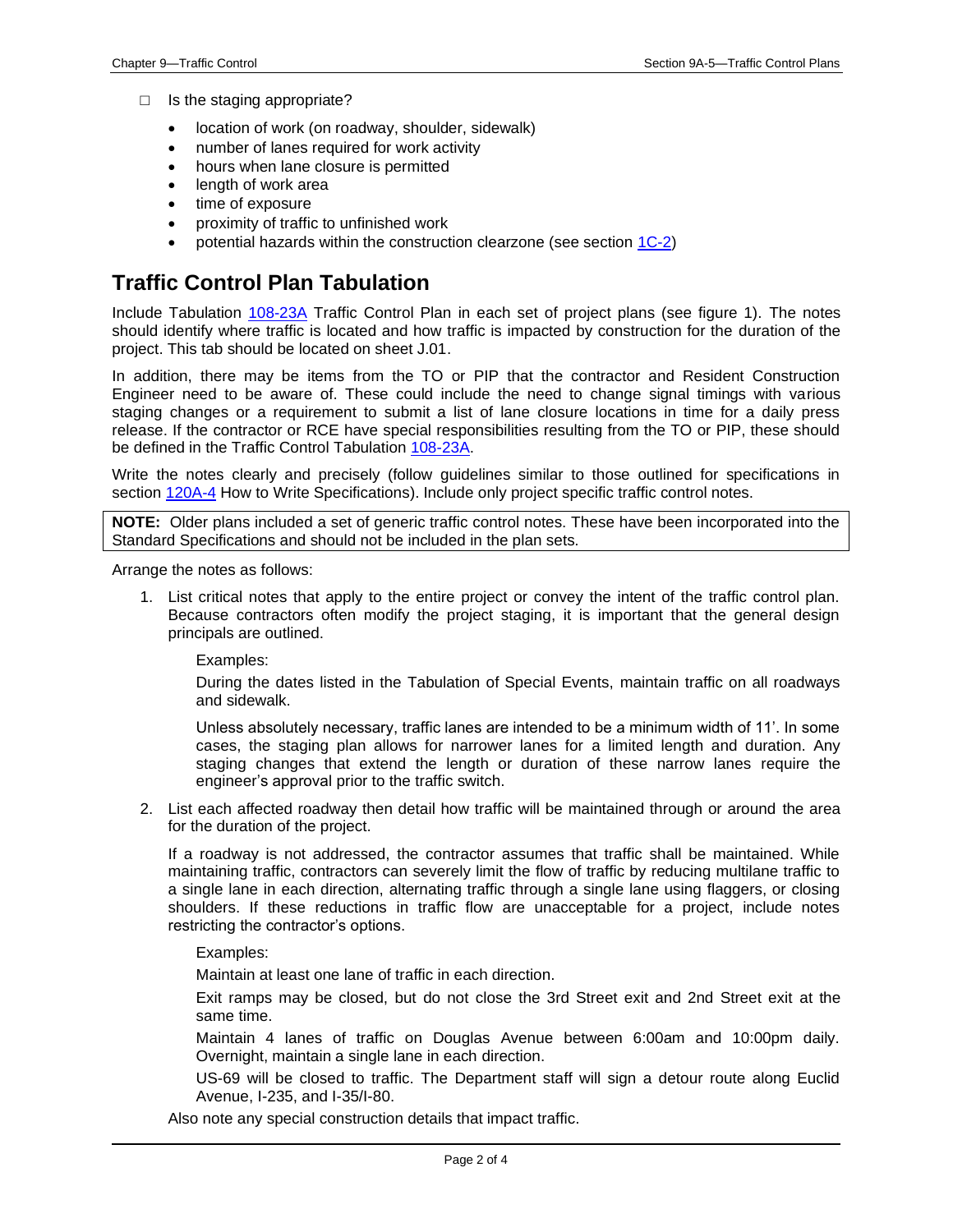Examples:

Borrow areas are located on both sides of US 218 to avoid hauling across 218.

While eastbound lanes are under construction, note that Temporary Barrier Rail limits the proposed work area. Typical construction practices may need to be modified to perform this work.

For projects with complex staging, the detailed traffic control plan may be included in the staging notes as shown in Figure 2. Always label the traffic control notes within each stage and include the following note in the Traffic Control Plan Tabulation [\(108-23A\)](../tnt/PDFsandWebFiles/IndividualPDFs/0108-23A.PDF):

Refer to Staging Notes for Traffic Control Plan details.

3. List each affected bicycle and pedestrian facility, and then detail how traffic will be maintained through or around the area for the duration of the project. For information on acceptable detours, see section 11A-4.

Examples:

Close sidewalks from the BOP to the east side of 3rd Street.

Maintain pedestrian traffic from 3<sup>rd</sup> Street to 5<sup>th</sup> Street. Closures will be allowed from 10 p.m. on Friday until 6 a.m. on Sunday for replacement and curing of curb ramps. Temporary detours will be allowed in compliance with SP-0000.

| <b>TRAFFIC CONTROL PLAN</b>                                                                                                                                                                                                                                                                                                                                                                                                                 | 108-23<br>04-04-89 |
|---------------------------------------------------------------------------------------------------------------------------------------------------------------------------------------------------------------------------------------------------------------------------------------------------------------------------------------------------------------------------------------------------------------------------------------------|--------------------|
| During the dates listed in the Tabulation of Special Events, all roadways and sidewalks<br>shall be fully open to traffic.                                                                                                                                                                                                                                                                                                                  |                    |
| US 61<br>At all times, at least one lane of traffic shall be maintained on US 61 in each direction.                                                                                                                                                                                                                                                                                                                                         |                    |
| South Avenue<br>South Avenue will be closed to traffic. Iowa DOT staff will sign a detour route along 4th<br><b>Street to Middle Avenue.</b>                                                                                                                                                                                                                                                                                                |                    |
| <b>Bike Trail</b><br>Bike trail traffic will be maintained during the project. During periods when material is<br>hauled from Borrow A, bike trail signing will be in accordance with sheet U06.                                                                                                                                                                                                                                            |                    |
| <b>Sidewalks</b><br>Pedestrian access across 6 <sup>*</sup> Avenue will be closed for the duration of the project.<br>Signing will be in accordance with sheet U07. City bus services will be increased during<br>the sidewalk closure. Contact the city administrator 48 hours prior to sidewalk closure.<br>Pedestrian access on all other routes will be maintained to full ADA standards. See<br>SP-0000 for temporary access measures. |                    |
|                                                                                                                                                                                                                                                                                                                                                                                                                                             |                    |

**Figure 1:** Sample Traffic Control Plan Tabulation.

For complex projects, traffic control information may also be incorporated into the Staging Notes Tabulation. When the designer does this, they should include the general requirements in the Traffic Control Tabulation and reference the Staging Notes Tabulation for details of specific closures.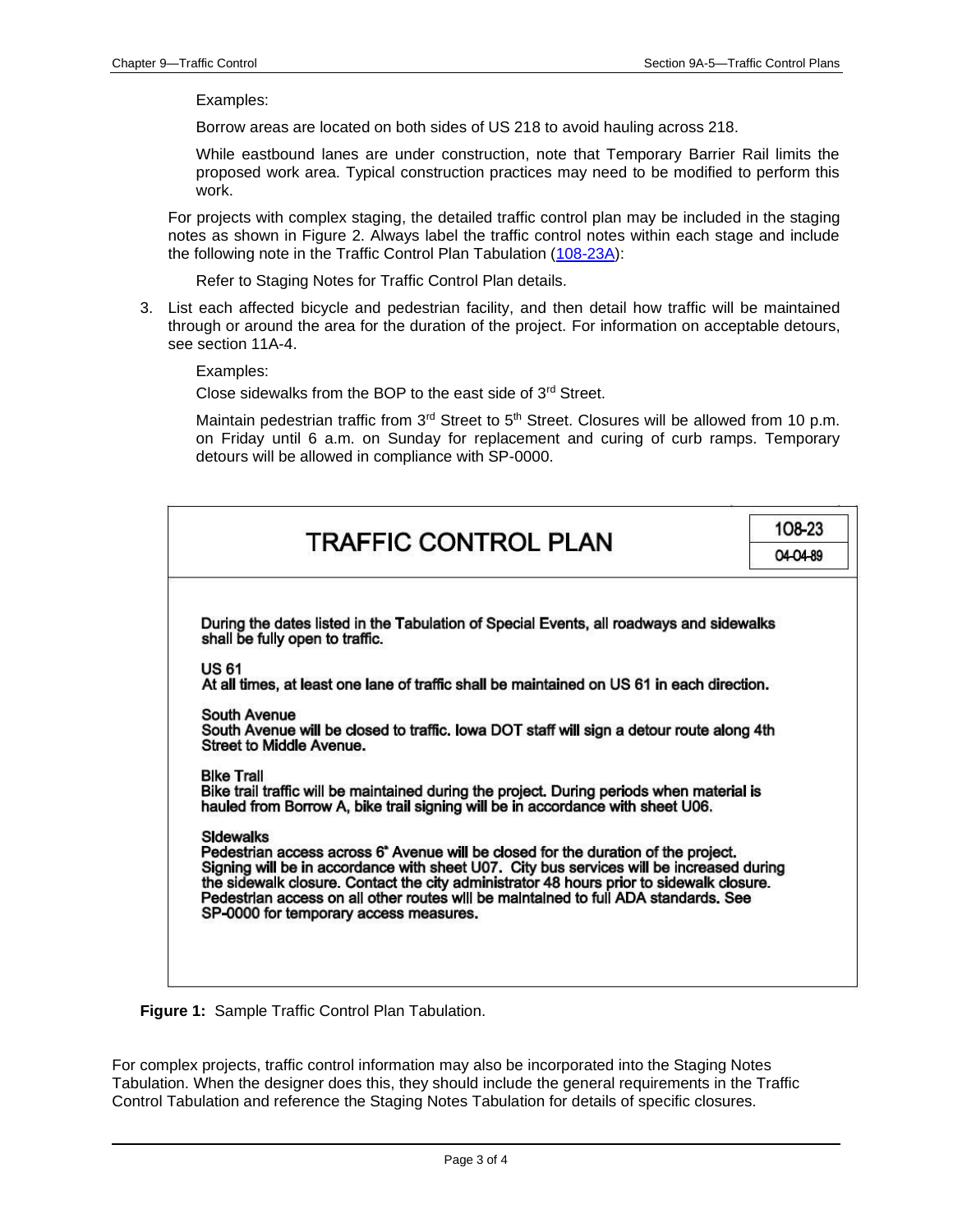## **STAGING NOTES**

108-26 09 27 94

| 2000 Construction Season<br>Stage 1A<br><b>Traffic Control</b><br>WB traffic to remain on the existing WB lanes. EB traffic to be placed on the completed<br>median pavement. EB off-ramp traffic at both 14th and 2nd will be maintained. 2nd Avenue<br>exiting traffic will be taken off prior to the west crossover, will follow the old pavement, and<br>will exit on the new off-ramp. 14th Street exiting traffic will exit at an HMA ramp which was<br>built at Sta. 302+60 to 304+60 until the median tie-in is complete.<br>Construction<br>Temporary pavement (HMA wedge) for on- and off-ramps to be placed across existing<br>1.35/80 FB lanes at 2nd Avenue and 14th Street<br>Stage 1B<br><b>Traffic Control</b><br>WB traffic to remain on the existing WB lanes and EB traffic to remain on the median<br>pavement. The temporary on-and off-ramps will be used at 2nd Avenue and the existing |  |
|----------------------------------------------------------------------------------------------------------------------------------------------------------------------------------------------------------------------------------------------------------------------------------------------------------------------------------------------------------------------------------------------------------------------------------------------------------------------------------------------------------------------------------------------------------------------------------------------------------------------------------------------------------------------------------------------------------------------------------------------------------------------------------------------------------------------------------------------------------------------------------------------------------------|--|
|                                                                                                                                                                                                                                                                                                                                                                                                                                                                                                                                                                                                                                                                                                                                                                                                                                                                                                                |  |
|                                                                                                                                                                                                                                                                                                                                                                                                                                                                                                                                                                                                                                                                                                                                                                                                                                                                                                                |  |
|                                                                                                                                                                                                                                                                                                                                                                                                                                                                                                                                                                                                                                                                                                                                                                                                                                                                                                                |  |
|                                                                                                                                                                                                                                                                                                                                                                                                                                                                                                                                                                                                                                                                                                                                                                                                                                                                                                                |  |
|                                                                                                                                                                                                                                                                                                                                                                                                                                                                                                                                                                                                                                                                                                                                                                                                                                                                                                                |  |
|                                                                                                                                                                                                                                                                                                                                                                                                                                                                                                                                                                                                                                                                                                                                                                                                                                                                                                                |  |
|                                                                                                                                                                                                                                                                                                                                                                                                                                                                                                                                                                                                                                                                                                                                                                                                                                                                                                                |  |
|                                                                                                                                                                                                                                                                                                                                                                                                                                                                                                                                                                                                                                                                                                                                                                                                                                                                                                                |  |
|                                                                                                                                                                                                                                                                                                                                                                                                                                                                                                                                                                                                                                                                                                                                                                                                                                                                                                                |  |
|                                                                                                                                                                                                                                                                                                                                                                                                                                                                                                                                                                                                                                                                                                                                                                                                                                                                                                                |  |
|                                                                                                                                                                                                                                                                                                                                                                                                                                                                                                                                                                                                                                                                                                                                                                                                                                                                                                                |  |
| on- and off-ramps will be used at 14th Street. Place lighting for these ramps. The I-35/80<br>EB to I-235 SB ramp will remain temporarily closed and traffic will be detoured to other                                                                                                                                                                                                                                                                                                                                                                                                                                                                                                                                                                                                                                                                                                                         |  |
| primary roadways.                                                                                                                                                                                                                                                                                                                                                                                                                                                                                                                                                                                                                                                                                                                                                                                                                                                                                              |  |
| Construction                                                                                                                                                                                                                                                                                                                                                                                                                                                                                                                                                                                                                                                                                                                                                                                                                                                                                                   |  |
| Begin construction of bridges on EB I-35/80 at 2nd Avenue, 14th Street, and over<br>A.                                                                                                                                                                                                                                                                                                                                                                                                                                                                                                                                                                                                                                                                                                                                                                                                                         |  |
| the eastern most RR (dual tracks at Sta. 320+).<br>Grade and pave EB I-35/80 from Sta. 283+40±to Sta. 291+00±, Sta. 302+25±to Sta.<br>В.                                                                                                                                                                                                                                                                                                                                                                                                                                                                                                                                                                                                                                                                                                                                                                       |  |
| 306+40±, Sta. 319+30± to Sta. 319+50±, and from Sta. 320+40±to Sta. 322+20±.                                                                                                                                                                                                                                                                                                                                                                                                                                                                                                                                                                                                                                                                                                                                                                                                                                   |  |
|                                                                                                                                                                                                                                                                                                                                                                                                                                                                                                                                                                                                                                                                                                                                                                                                                                                                                                                |  |
|                                                                                                                                                                                                                                                                                                                                                                                                                                                                                                                                                                                                                                                                                                                                                                                                                                                                                                                |  |
|                                                                                                                                                                                                                                                                                                                                                                                                                                                                                                                                                                                                                                                                                                                                                                                                                                                                                                                |  |

**Figure 2:** Sample of Traffic Control Plan incorporated into Staging Notes Tabulation.

#### **Traffic Control Layouts**

Detailed drawings are required to specify the placement of signing, pavement markings, traffic control devices and barriers, and many other features in a work zone. The first reference for designers in developing traffic control layouts is the [TC series](../stdplne_tc) of the Standard Road Plans. These standards are designed to comply with MUTCD requirements, Department policies and the standard specifications. These standards may be referenced in the plans or modified to cover special situations (see section [120A-3\)](120a-03.pdf).

Because Standard Road Plans are developed for typical situations, designers will encounter many situations where these drawings are not sufficient. In these situations, the designer should consult Chapter 9 of the Design Manual and MUTCD for guidance to prepare detail sheets. Contact the Traffic Control Engineer in the Office of Traffic and Safety for assistance.

Forward all modified TC standards or complex traffic control detail sheets to the **Traffic Control [Engineer, Traffic and Safety Bureau](01B-02/TrafficControlEngineer.pdf) and the [Traffic Safety Engineer, Construction and Materials](01B-02/TrafficSafetyEngineerConstructionandMaterialsBureau.pdf)  [Bureau](01B-02/TrafficSafetyEngineerConstructionandMaterialsBureau.pdf) for review as soon as they are completed.**